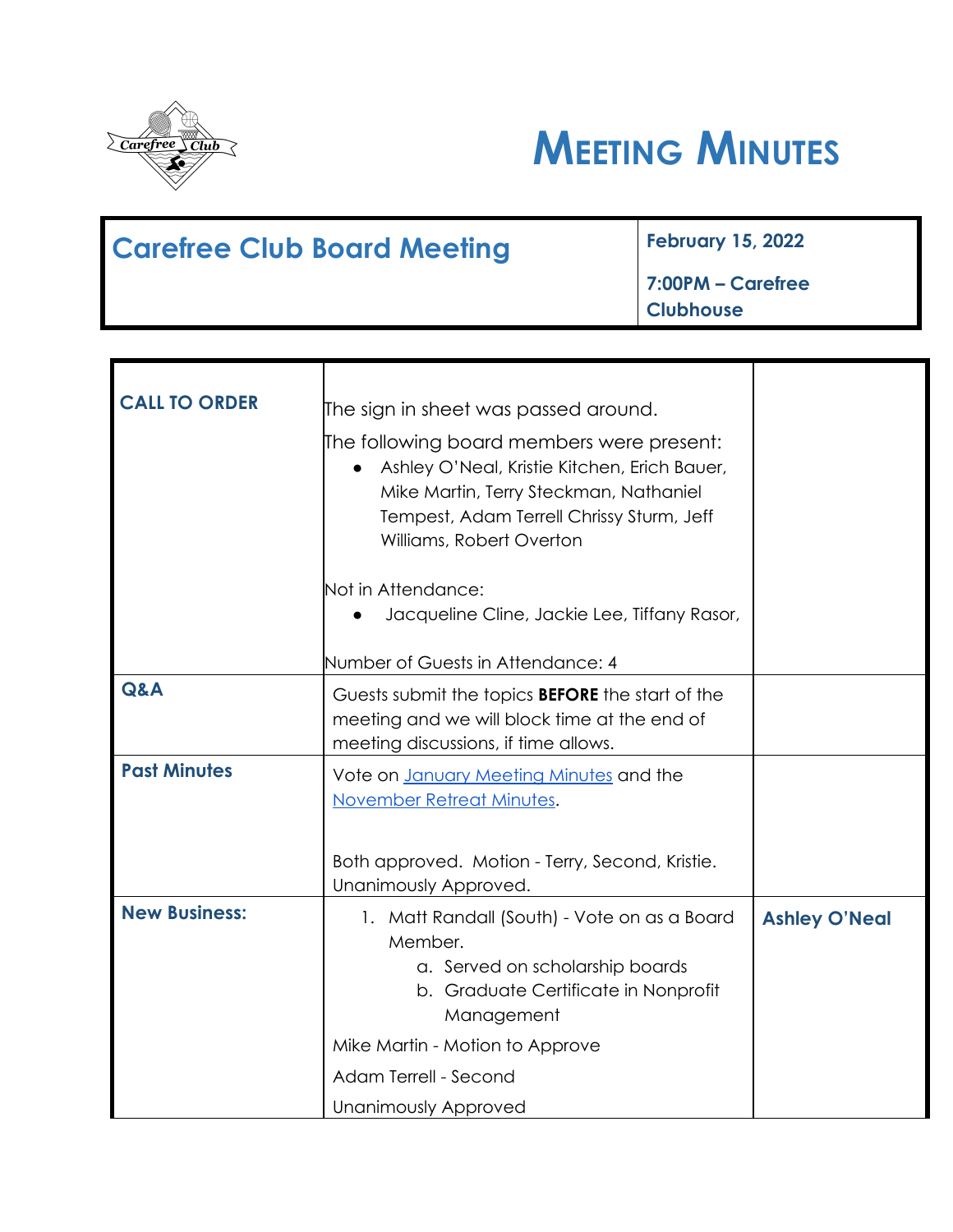|                                             | Welcome to the board, Matt Randall!                                                                                                                                                                                                                                                                                                                                                                                                                                  |                        |
|---------------------------------------------|----------------------------------------------------------------------------------------------------------------------------------------------------------------------------------------------------------------------------------------------------------------------------------------------------------------------------------------------------------------------------------------------------------------------------------------------------------------------|------------------------|
| <b>PRESIDENT</b>                            | President's Report HERE                                                                                                                                                                                                                                                                                                                                                                                                                                              | <b>Ashley O'Neal</b>   |
|                                             | 1. Discussion about scanning all old<br>documents. Ashley provided a quote.<br>Discussion around getting additional<br>quotes. Terry Steckman will get quotes as<br>well. Discussion around limiting what's<br>scanned to manage cost.<br>2. Paying Dues online - have capability. Via<br>PayPal - charges an additional \$10. Last<br>year some payments didn't go through.<br>Some confusion last year was due to KMC.<br>Last year was the most that paid online. |                        |
| <b>VICE PRESIDENT +</b><br><b>Clubhouse</b> | Vice President Report located HERE<br>1. We have vote counters for next month's<br>meeting.<br>a. Julie<br>b. Donna<br>c. Steve                                                                                                                                                                                                                                                                                                                                      | <b>Terry Steckman</b>  |
|                                             | Clubhouse Report located in above link.<br>Rentals up from last year.<br>Likely need to have furnace surfaced.<br>Addendum to report for financials for January.                                                                                                                                                                                                                                                                                                     |                        |
| <b>CORPORATE</b><br><b>SECRETARY</b>        | Corp. Secretary report located <b>HERE</b><br>5 new members<br>128 Ballots received as of today.<br>Need to find a way to drop off ballots (no<br>one wants to mail).<br><b>Robert Overton</b> will look into options for<br>securing a box outside to receive ballots.                                                                                                                                                                                              | <b>Kristie Kitchen</b> |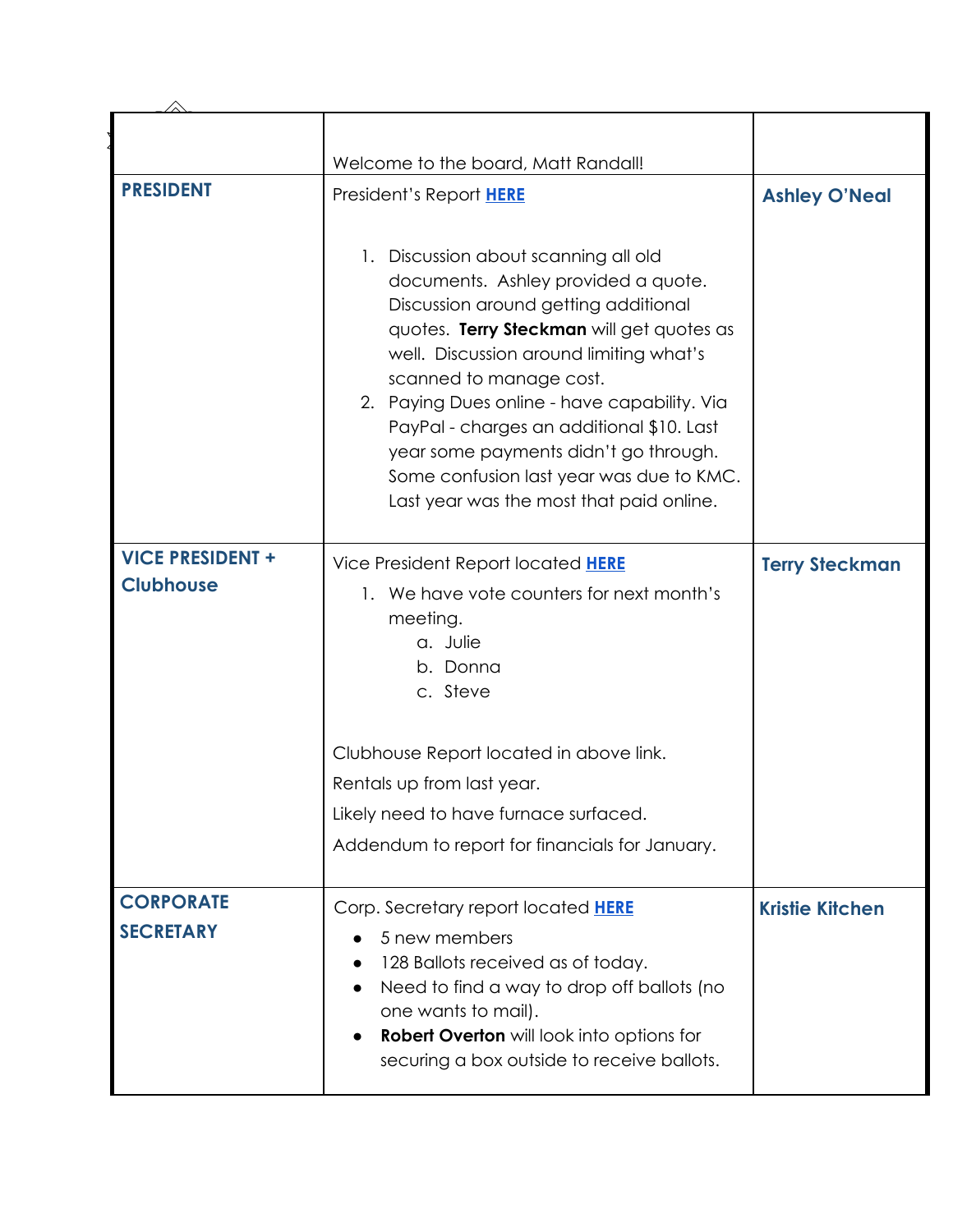| <b>TREASURER</b>        | Will have information at the Board Meeting<br>Treasurer's Report located HERE.<br>Financial Report located HERE.<br>Decided to table budget approval until<br>details can be addressed. Chrissy will<br>update at the March board meeting. | <b>Chrissy Sturm</b>                       |
|-------------------------|--------------------------------------------------------------------------------------------------------------------------------------------------------------------------------------------------------------------------------------------|--------------------------------------------|
| <b>POOL CHAIR</b>       | Pool report located <b>HERE</b><br>Motion to vote on Painting, Cleaning, and<br>$\bullet$<br>Re-Striping and fix Balance Tank by Ashley.<br>Second by Terry. Painting and Striping<br>should last for 5-7 years.<br><b>Roll Call Vote:</b> | <b>Jacqueline Cline</b><br>& Ashley O'Neal |
|                         | Ashley - Yes                                                                                                                                                                                                                               |                                            |
|                         | Erich - Yes                                                                                                                                                                                                                                |                                            |
|                         | Kristie - Yes                                                                                                                                                                                                                              |                                            |
|                         | Mike - Yes                                                                                                                                                                                                                                 |                                            |
|                         | Terry - Yes                                                                                                                                                                                                                                |                                            |
|                         | Nathaniel - Yes                                                                                                                                                                                                                            |                                            |
|                         | Matt - Yes                                                                                                                                                                                                                                 |                                            |
|                         | Adam - Yes                                                                                                                                                                                                                                 |                                            |
|                         | Robert - Yes                                                                                                                                                                                                                               |                                            |
|                         | Jeff - Yes                                                                                                                                                                                                                                 |                                            |
|                         | Chrissy - Yes                                                                                                                                                                                                                              |                                            |
|                         | Unanimously approved. Ashley will sign with the<br>pool maintenance company for the 2 approved<br>work orders.                                                                                                                             |                                            |
| <b>GROUNDS CHAIR</b>    | Nothing to Report                                                                                                                                                                                                                          | <b>Jacqueline Cline</b>                    |
|                         | Snow removed twice. Walkways were<br>iced.                                                                                                                                                                                                 |                                            |
| <b>ACTIVITIES CHAIR</b> | Activities Report located HERE.                                                                                                                                                                                                            | <b>Emily Myers</b>                         |
|                         | Purse Bingo was a success. \$1,100 will help<br>fund playground.                                                                                                                                                                           |                                            |
| <b>WEBSITE CHAIR</b>    | Website report located HERE                                                                                                                                                                                                                | <b>Erich Bauer</b>                         |